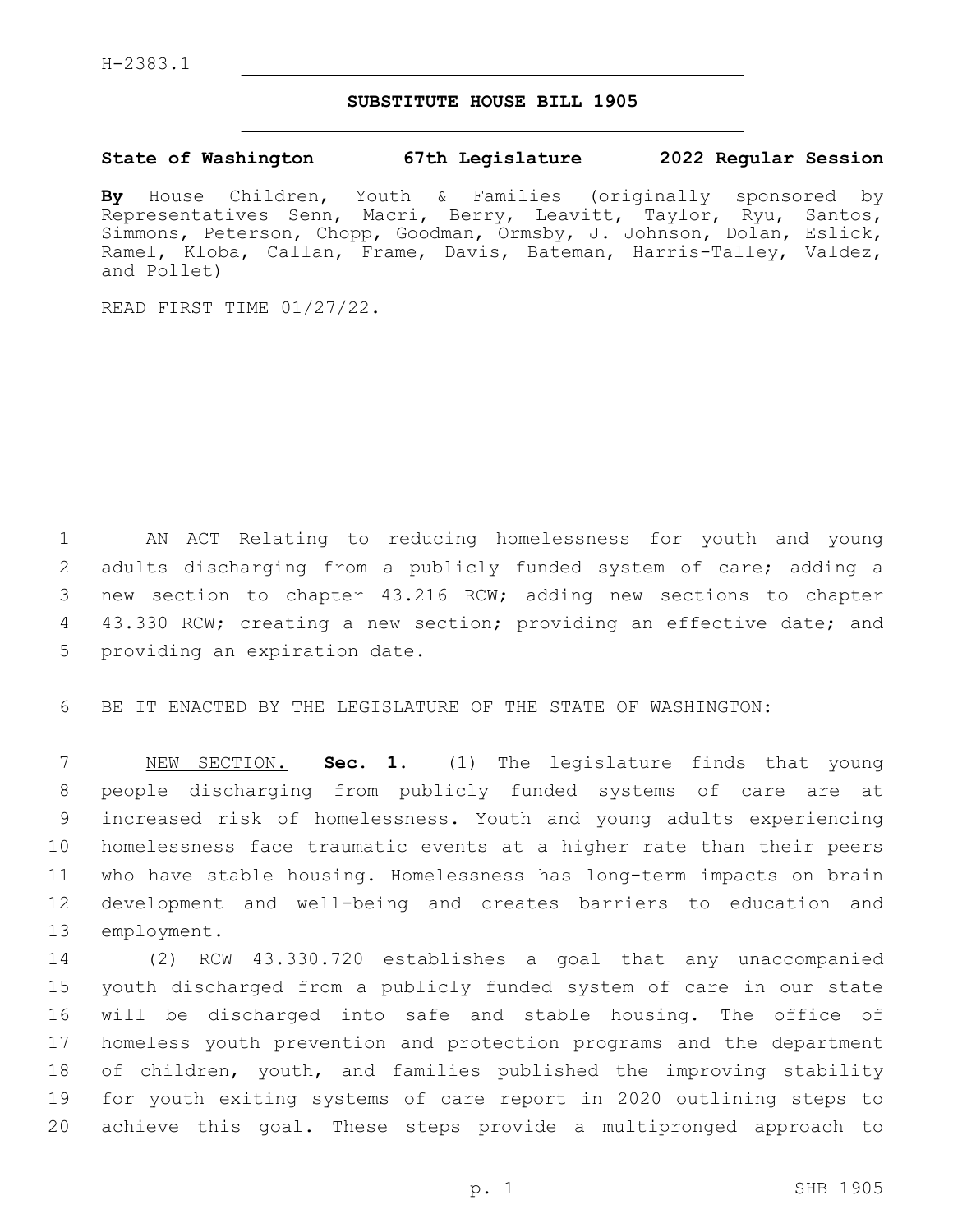ensure youth exit publicly funded systems of care into safe and 2 stable housing, including:

 (a) System-level support while youth are in the custody of publicly funded systems of care to ensure effective transition from 5 care;

 (b) Community-level connections and services to provide support 7 when youth transition back to the community; and

(c) Resources to secure and maintain stable housing.

 (3) The legislature intends to implement community services, system response, and flexible resources to support the goal established under RCW 43.330.720 that youth discharged from publicly funded systems of care are discharged into safe and stable housing with the appropriate supports in place to provide a strong footing.

 NEW SECTION. **Sec. 2.** A new section is added to chapter 43.216 15 RCW to read as follows:

 (1) The department, in coordination with the office of homeless youth prevention and protection programs, the department of social and health services, and the health care authority, shall develop and implement a rapid response team that is prepared to respond appropriately to support youth and young adults exiting a publicly funded system of care. As part of the development and implementation 22 of the rapid response team, the department shall develop and 23 implement a system for:

 (a) Identifying youth and young adults that should be served by 25 the rapid response team;

 (b) Initiating use of the rapid response team in a timely manner 27 that will allow for the best possible transition planning; and

 (c) Locating services and connecting youth and young adults with 29 those services to establish stability.

 (2) The rapid response team developed under this section may provide assistance and support to youth and young adults who are at risk of becoming homeless and who are exiting a publicly funded system of care with the goal of securing appropriate housing and other supports for the youth or young adult. If there is no housing identified for a youth or young adult upon exit, the rapid response team shall meet before a youth or young adult transitions out of a publicly funded system of care to allow the youth or young adult to better prepare for the exit. The assistance and support provided under this subsection should occur as soon as possible, particularly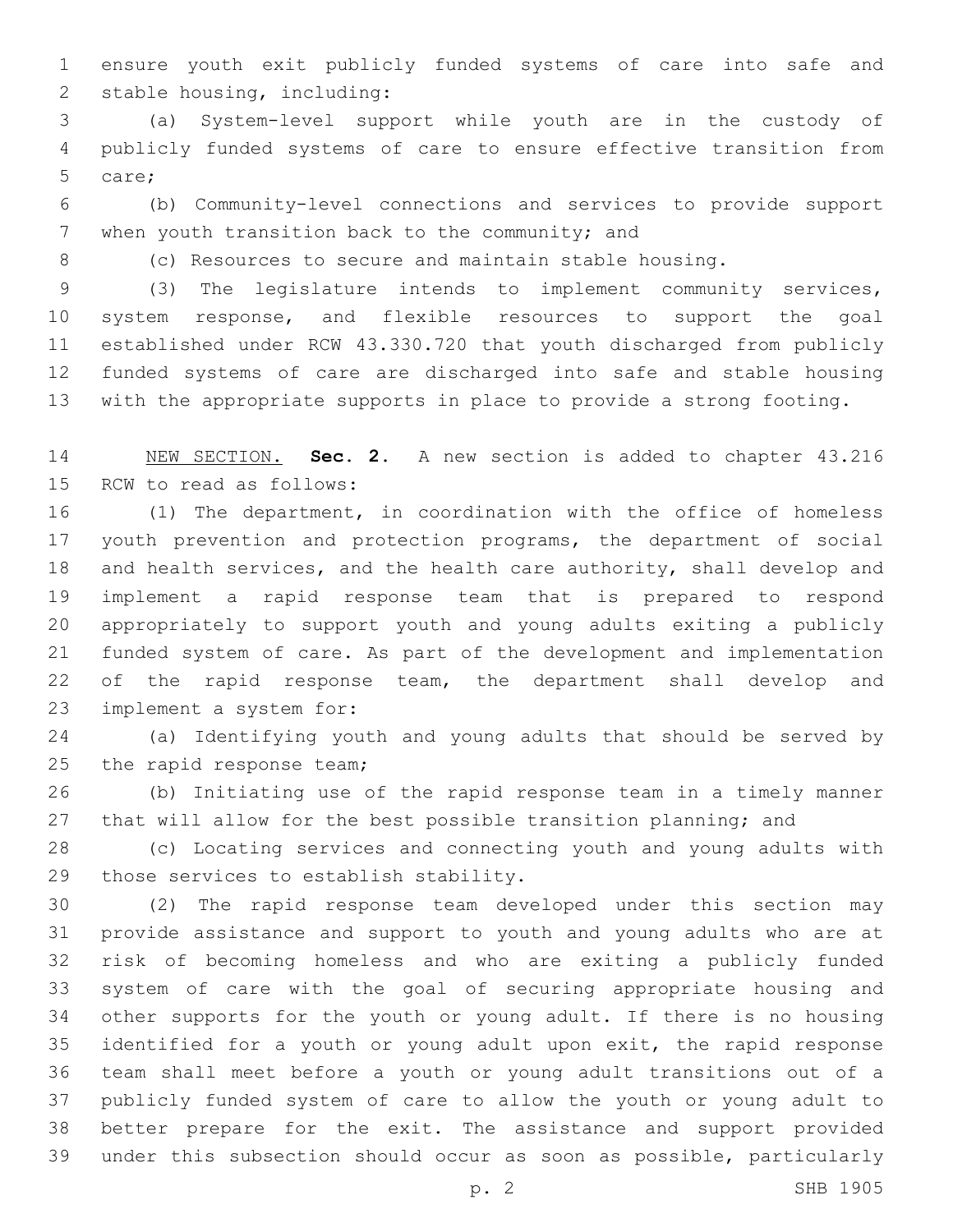1 if a youth or young adult presents risk factors that place the youth 2 at higher risk of possible homelessness.

3 (3) Any of the following individuals may refer a youth or young 4 adult to the rapid response team:

- 5 (a) A youth or young adult themselves;
- (b) A family member of a youth or young adult;6

7 (c) An advocate for a youth or young adult;

(d) An educator;8

9 (e) A law enforcement officer;

10 (f) An employee of the department or the office of homeless youth 11 prevention and protection programs;

12 (g) A service provider contracting with or licensed by the 13 department;

14 (h) A behavioral health service provider serving a youth or young 15 adult; or

16 (i) A service provider contracting with the office of homeless 17 youth prevention and protection programs.

18 (4) For the purposes of this section:

19 (a) "Publicly funded system of care" has the same meaning as 20 provided in RCW 43.330.720;

 (b) "Rapid response team" means a team of representatives from relevant state agencies that meet to respond to complex cases involving a youth or young adult located anywhere in the state exiting a publicly funded system of care to support those youth or young adults with the goal of securing appropriate housing and other supports for the youth or young adult. Services and supports under this section must incorporate youth or young adult voice and choice. The services under this section must be responsive to the individual needs of each youth or young adult and may include, but are not 30 limited to:

- 31 (i) Behavioral health services;
- 32 (ii) Civil legal aid;
- 33 (iii) Peer support;
- 34 (iv) Family reconciliation or engagement services;
- (v) Employment support;35
- 36 (vi) Education support;
- 37 (vii) Case management;
- 38 (viii) Housing and financial support; or

39 (ix) Other navigation support to secure safe and stable housing; 40 and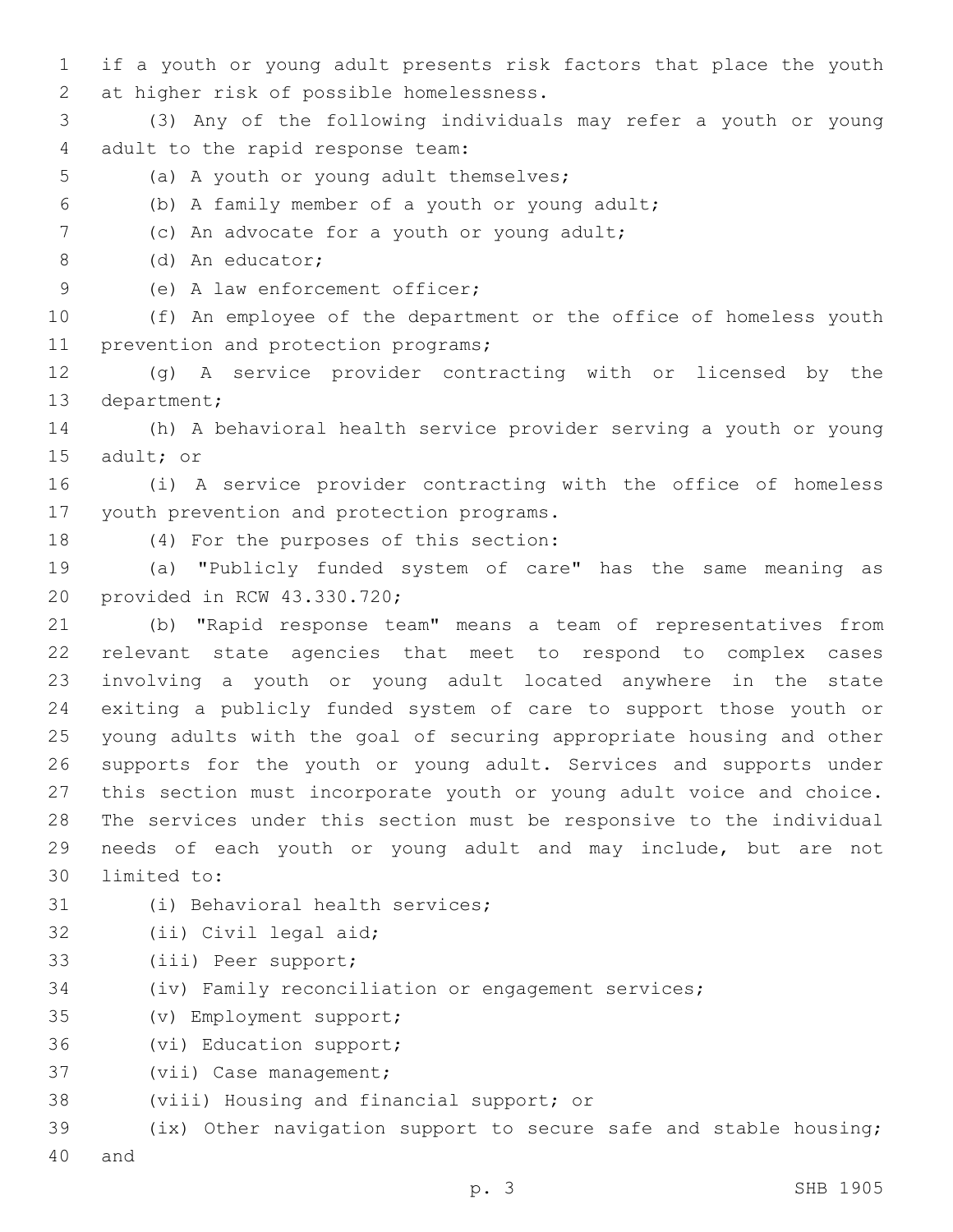(c) "Youth" and "young adult" have the same meaning as provided 2 in RCW 43.330.702.

 (5) By November 1, 2022, and annually thereafter, the department, in coordination with the office of homeless youth prevention and protection programs shall provide a report to the legislature and the governor including data and recommendations related to the rapid response team created in this section. The report required under this subsection must be submitted in compliance with RCW 43.01.036. The report required under this subsection must include the following:

 (a) The number of people referred to the rapid response team and 11 the types of people making referrals to the rapid response team;

 (b) The demographic data of the people served by the rapid 13 response team;

 (c) The types of services identified as needed for the people 15 served by the rapid response team;

 (d) The availability of the services identified as needed for the 17 people served by the rapid response team; and

 (e) The barriers identified to adequately address the needs of people referred to the rapid response team and recommendations to 20 address those barriers.

 NEW SECTION. **Sec. 3.** A new section is added to chapter 43.330 22 RCW to read as follows:

 (1) The office of homeless youth prevention and protection programs, in coordination with the department of children, youth, and families, shall administer flexible funding, subject to the amounts appropriated for this specific purpose, to support persons under the age of 25 exiting publicly funded systems of care that need discrete support or funding to secure safe housing. The flexible funding provided under this section may be provided for immediate needs of the person. A person may receive support under this section more than once. Uses of the flexible funding provided under this section may 32 include, but are not limited to, the following:

(a) Car repair or other transportation assistance;

 (b) Rental application fees, a security deposit, or short-term 35 rental assistance; or

 (c) Other uses that will help support the person's housing stability, education, or employment, or meet immediate basic needs.

 (2) The flexible funding provided under this section may be given 39 to: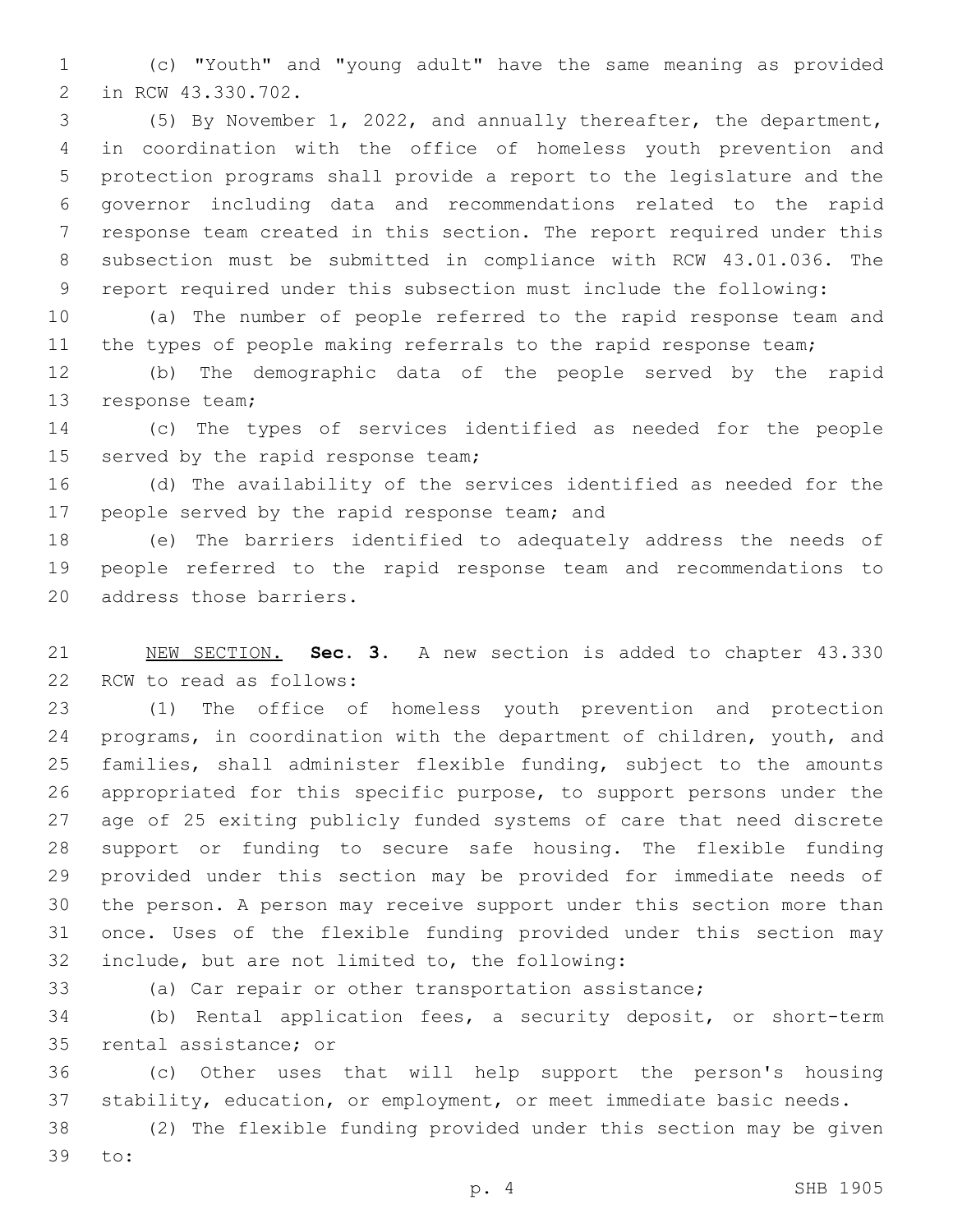- 
- 1 (a) Persons under the age of 25;

 (b) Community-based providers, assisting persons under the age of 25 in planning for discharge and successfully discharging from a publicly funded system of care into safe and stable housing; and

 (c) Individuals or entities, including landlords, providing safe housing or other housing-related support for persons under the age of 25.7

 (3) The office of homeless youth prevention and protection programs shall make training available to publicly funded systems of care and other professionals working with youth exiting publicly funded systems of care on how to access the flexible funds created under this section and best practices to divert youth from 13 homelessness.

 (4) For purposes of this section, "publicly funded system of care" has the same meaning as provided in RCW 43.330.720.

 NEW SECTION. **Sec. 4.** A new section is added to chapter 43.330 17 RCW to read as follows:

 (1) Subject to the amounts appropriated for this specific purpose, the office of homeless youth prevention and protection programs shall select, monitor, and provide funding and assistance for a minimum of six total counties that implement housing stability for youth in crisis programs as described in this section for a 23 period of three years.

 (2) The housing stability for youth in crisis pilot programs must 25 include the following components:

 (a) Regular trainings provided to all appropriate juvenile court 27 staff regarding risk factors and identifiers for youth homelessness;

 (b) An identification and referral system used throughout the juvenile court system where all appropriate court staff use routine data flags to identify youth at risk for youth homelessness and refer youth to the housing stability coordinator described under (c) of 32 this subsection;

 (c) A dedicated housing stability coordinator in each participating county that receives referrals, conducts housing stability assessments with youth and caregivers, connects youth and caregivers with relevant community providers based on assessments, 37 and follows up on referrals;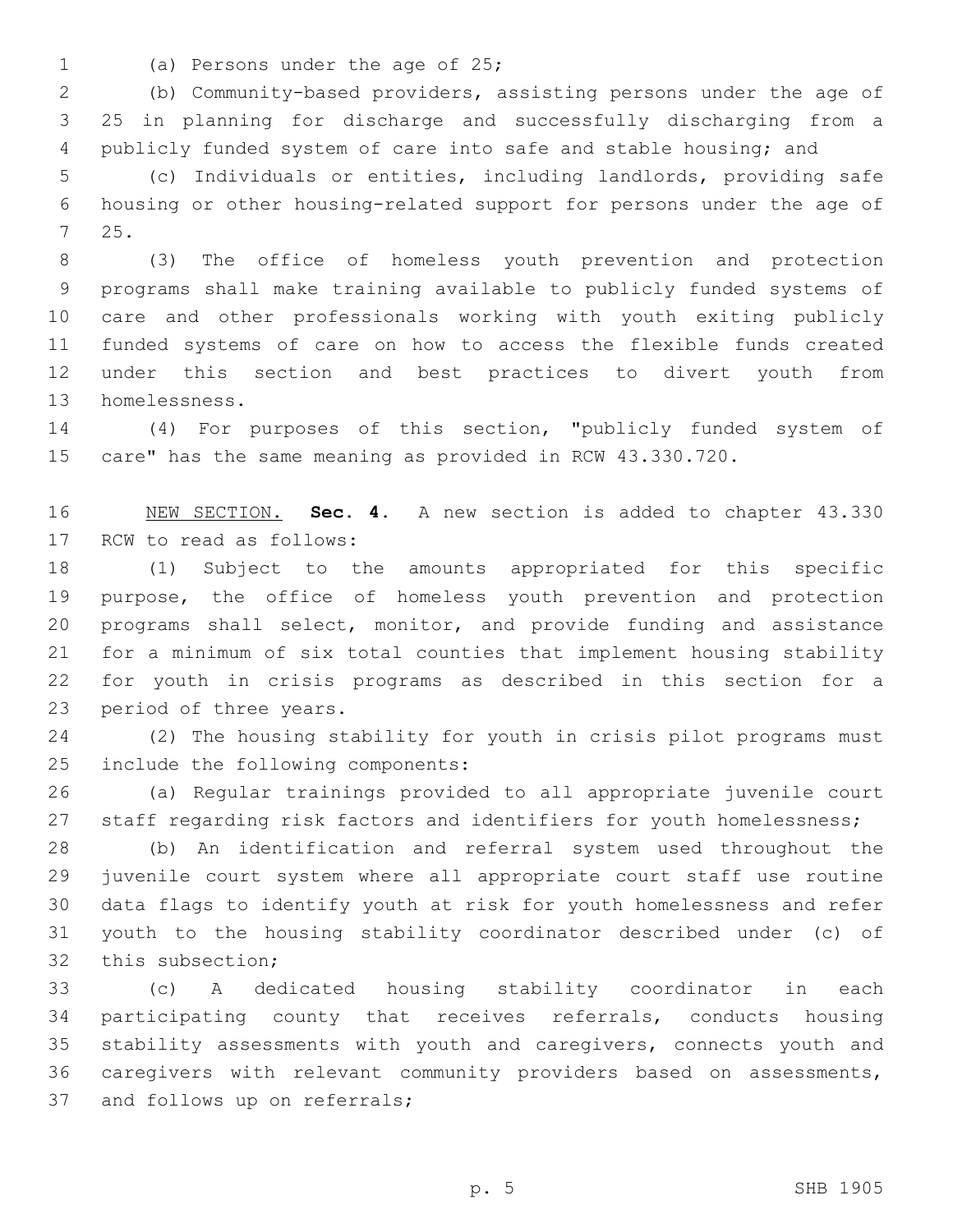1 (d) A model of homelessness prevention services that provides the 2 appropriate amount of intervention based on the youth or family 3 needs; and

4 (e) Coordinated housing services for youth experiencing 5 homelessness.

 (3) By October 1, 2025, and in compliance with RCW 43.01.036, the office of homeless youth prevention and protection programs shall submit a report to the relevant committees of the legislature and the 9 governor that includes:

10 (a) An evaluation of the housing stability for youth in crisis 11 programs that includes outcome data for participants;

12 (b) Recommendations for improving the housing stability for youth 13 in crisis programs; and

14 (c) Recommendation for expanding the housing stability for youth 15 in crisis programs.

16 (4) This section expires July 1, 2026.

17 NEW SECTION. **Sec. 5.** A new section is added to chapter 43.330 18 RCW to read as follows:

 (1) Subject to the amounts appropriated for this specific purpose, the office of homeless youth prevention and protection programs shall provide system of care grants that prevent youth from exiting a publicly funded system of care into homelessness.

23 (2) The system of care grants funded under this section shall 24 provide support to youth exiting a publicly funded system of care and 25 may include:

- 26 (a) Behavioral health services;
- 27 (b) Civil legal aid;
- 28 (c) Peer navigators and support;

29 (d) Family reconciliation or engagement services;

- 30 (e) Employment support;
- 31 (f) Education support;
- 32 (g) Case management;
- 33 (h) Housing and financial support; or

34 (i) Other navigation support to secure safe and stable housing.

35 (3) For purposes of this section, "publicly funded system of 36 care" has the same meaning as provided in RCW 43.330.720.